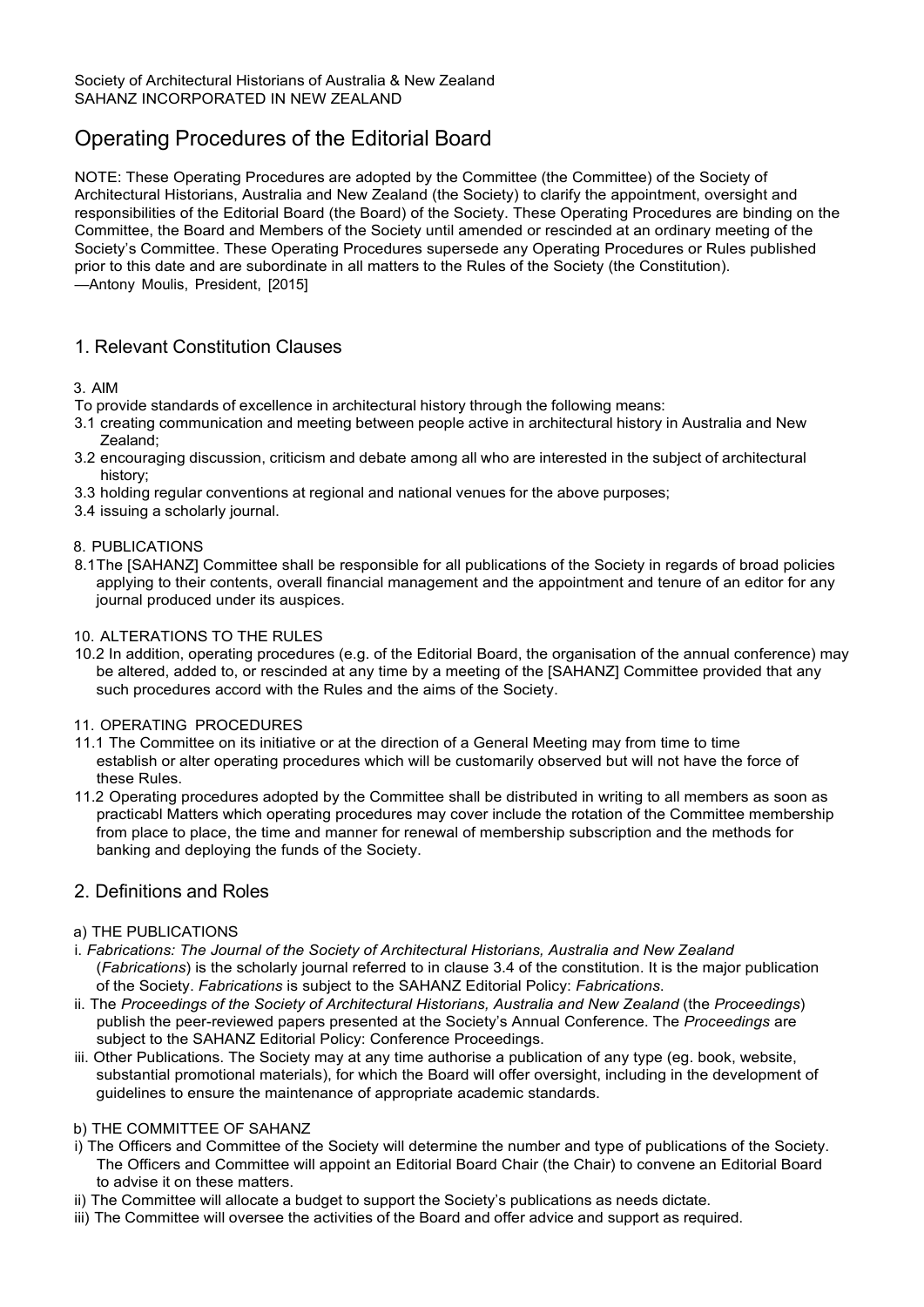## c) EDITORIAL BOARD CHAIR

- i. The Chair will convene the Board and coordinate its activities within the provisions of these Operating Procedures and the Society's Rules.
- ii) The Chair will convene regular meetings with members of the Board and represent the Board in regular meetings of th Editors of the Society's publications and the Committee, and communicate relevant outcomes of those meetings to the Board, Editors and/or Committee as appropriate.
- iii) The Chair will coordinate the Board's appointment of new members.

#### d)EDITORIAL BOARD

- i. The Board will determine and apply an Editorial Policy stating the aims, range of content, frequency, peer reviewing processes, and financial considerations for each publication; determine the financial requirements for each publication and seek appropriate support from the Society; appoint Editors and Guest Editors of *Fabrications* and the *Proceeding*
- ii. The Board will develop ideas and strategies for publications that advance the aims of the Society, which it will put to th Committee for consideration.
- iii. The Board will have oversight of the distribution of the Society's publications and manage the formal relationship between the Society and any publishing house into which the Society has entered a legal arrangement to pursue its aims.
- iv. The Board will keep financial records of all expenditure and income not otherwise reported to the Committee and report to the Committee as required.

# 3. Formation of the Editorial Board

## a) COMPOSITION OF THE EDITORIAL BOARD

- i. Members of the Board will number between eight and twelve persons of substantial scholarly repute relative to their career stage. It is desirable that the membership include a PhD student currently studying architectural history or a related field and an early career researcher (ECR)**,** defined as within five years of completion of a PhD in architectural history or a related field at the time of appointment.
- ii. Members of the Board who are resident in Australia or New Zealand or who are scholars of Australian and New Zealand architecture are expected to be financial members of the Society. The Board might under exceptional circumstances include members who are not financial members of the Society.
- iii. The range of expertise on the Board should be such that it is able to have oversight of the Society's publications. Members of the Board should be able and available as peer reviewers of submissions if invited by Editors.
- iv. The current Editors of *Fabrications* should not, in general, be members of the Board.
- v. The Editors of Fabrications and the Society's President (or the President's nominee) may attend meetings of the Board in ex officio capacity.
- vi. The Board will be convened by the Chair, who is appointed by the SAHANZ Committee. The Chair will call meetings of the Board, coordinate online discussions of its members, keep minutes of all formal meetings (conducted by any means) and report to the Committee. In general the Chair of the Editorial Board should not be a current Officer of the Society or member of the Committee.

## b) TENURE OF EDITORIAL BOARD MEMBERS

- i. Members of the Board will be appointed for a term of six years with the exception of the PhD student who will be appointed for two years. All terms are deemed to begin 1 July in the year of appointment. Board members are deemed to have retired at the end of their six-year term. The general expectation is that some of the Board should refresh every two years. Retiring members of the Board may re-nominate at the end of their term.
- ii. Nomination for membership of the Board is called for by an open Expression of Interest process, conducted by the Chair on behalf of the Board and overseen by the Society's President. Nominated appointments will be made by vote of the Editorial Board, with oversight from the Society's President. With the consent of the Society's President, the Board may invite a suitably qualified person (a retiring Editor of *Fabrications*, an outgoing Chair) to join its membershi
- iii. Retiring Editors of *Fabrications* are particularly encouraged to offer themselves as Board members.
- iv. The term of the Chair is six years, commencing 1 July in the year of appointment, regardless of any previous time served as a Member of the Board. The Chair is considered to have retired at the end of this term and should ordinarily be invited to take up a position as a Member of the Board on retirement to ensure appropriate continuity of operationa knowledge.
- v. A member of the Board may resign his or her position at any time by conveying his or her decision in writing to the Chair.
- vi. The Chair may resign his or her position at any time by conveying his or her decision in writing to the Society's President.